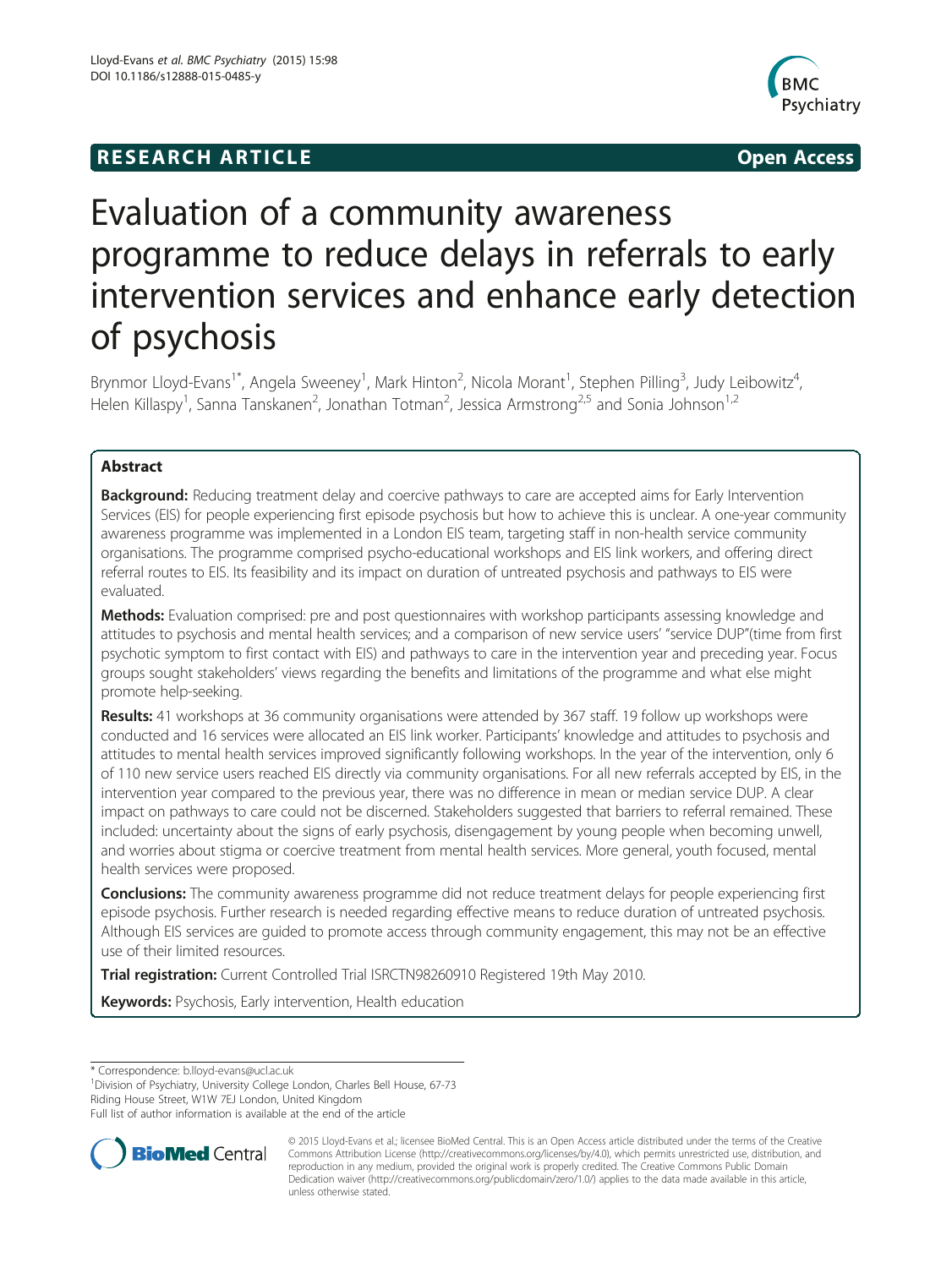## Background

Long duration of psychosis (DUP) is associated with poor outcomes for people experiencing a first episode of psychosis [[1,2\]](#page-11-0) and poorer quality of life at first contact with services [[1\]](#page-11-0). However, long DUP is common: with mean DUP of up to two years [[1\]](#page-11-0), and median DUP of six months or more reported [[3\]](#page-11-0). Early Intervention Services (EIS), which seek to provide intensive, specialist support to young people with a first episode psychosis, have been set up internationally and were mandated nationally in England in 2000 [[4\]](#page-11-0). EIS teams have a specific aim of minimising DUP [[5\]](#page-11-0), in order to provide effective treatment during the early "critical period" following onset of psychosis [[6\]](#page-11-0), to improve long-term outcomes [[7\]](#page-11-0). However, establishing an EIS team may, by itself, not reduce DUP [[8\]](#page-11-0). Recent UK studies in the context of established EIS services, have still found over a third of people with first episode psychosis with a DUP of over six months [[9,10\]](#page-11-0), and high proportions of service users with aversive pathways to care, including over a third via criminal justice services for Black minority ethnic groups; over half via emergency health services for most groups) [[11](#page-11-0)].

Finding means to reduce treatment delays and avoid coercive pathways to care for people with first episode psychosis is therefore of high importance. Contributory factors to DUP include: lack of trust in mental health services and fear of coercion; fear of stigma and discrimination; failing to recognise problems as psychosis; not knowing where or how to access support; and unhelpful service responses [[12-15\]](#page-11-0). DUP comprises several components: delays at any stage (e.g. initial help-seeking, in primary care, or within secondary mental health services) may be responsible for long DUP overall [\[9](#page-11-0)]. About half of DUP may typically constitute delays in initial help-seeking, before any contact with health services is made [[16](#page-11-0),[17](#page-11-0)]. A systematic review of initiatives to reduce DUP [[18\]](#page-11-0) found that only large public awareness campaigns had in some instances been successful in reducing DUP, and that education campaigns targeting GPs had been unsuccessful [[17,19\]](#page-11-0). The review concluded that initiatives to reduce DUP need to encourage initial help-seeking as well as subsequent swift health service response. It highlighted the lack of evidence about initiatives directed at workers from non-health community organisations(such as teachers, school counsellors, youth workers, housing or employment service staff, or leaders of faith groups or community organisations), who might already be supporting young people at the point of onset of psychosis, and therefore potentially able to encourage help-seeking.

The role of workers in non-health community organisations in pathways to EIS care for people with FEP is not well understood and may vary in different social/

cultural contexts. A Canadian study found that nonhealth community workers are commonly involved in pathways to EIS care, and that their involvement is associated with longer DUP [[20\]](#page-11-0); a British study by contrast, found an association between involvement of non-health community workers and shorter DUP [[21](#page-11-0)]. A recent qualitative study of experiences of help-seeking for a first episode of psychosis in the UK [[15\]](#page-11-0) found that community workers were willing to support people to access help, but identified challenges to community workers' involvement in help-seeking (failure to recognise difficulties, perceptions that "becoming involved" might exceed the boundaries of their role, tendency to adopt a "wait and see" approach).. The response of non-health community workers to someone experiencing the onset of psychosis may therefore be amenable to change. Because these community workers may have existing relationships of trust with young people who are developing psychosis and be well placed to notice changes of mood and behaviour, they constitute a promising target for initiatives to improve pathways to appropriate care and to reduce treatment delays.

## Aims

This study used mixed methods to investigate the feasibility and acceptability of an Early Detection (ED) programme in the catchment area of an inner London EIS team, and to provide a preliminary evaluation of its effectiveness in improving access and pathways to an EIS service. The ED programme targeted staff working in non-health community organisations, who might be in contact with and be supporting young people at the start of a first episode of psychosis. The primary aims of the ED programme were to encourage referrals of people experiencing a possible first episode psychosis directly to the EIS team from community organisations, thus reducing service DUP (i.e. time from first psychotic symptom to first contact with EIS) and the number of steps in pathways to EIS care. The objectives of the research study were:

- a) to develop an intervention to enhance early detection of psychosis and describe its implementation and participants;
- b) b)to evaluate the impact of ED psycho-educational workshops on community workers' knowledge of and attitudes towards psychosis and mental health services, and their willingness to refer people to mental health services;
- c) to compare service DUP and pathways to care for people experiencing a first episode of psychosis referred to the Camden and Islington Early Intervention Service (CIEIS) in the year of the intervention and the preceding year, hypothesising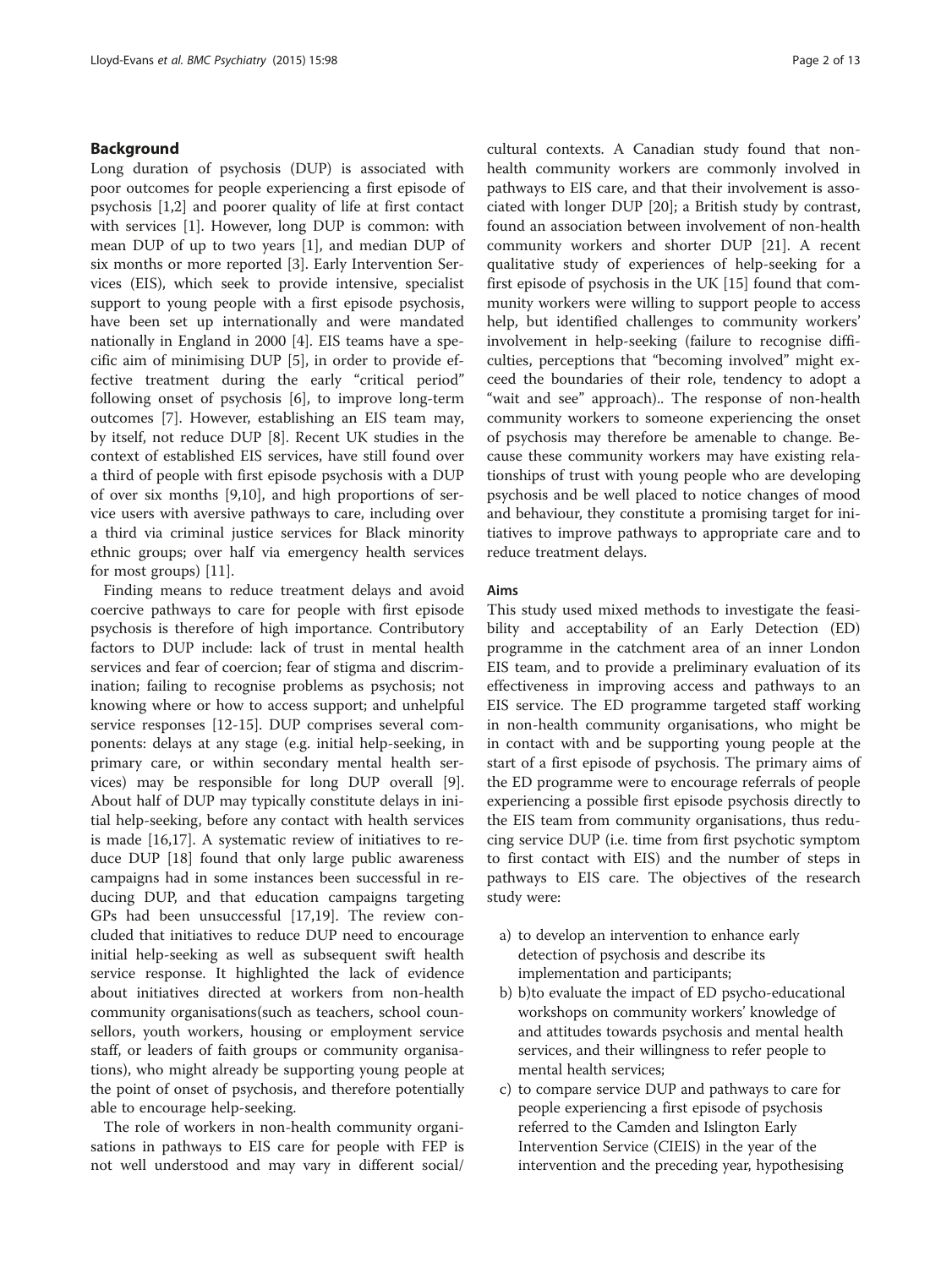that people referred in the year of the ED programme would have shorter service DUP, and fewer steps and less contact with other mental health services in their pathways to CIEIS care.

- d) to compare the characteristics, health status, social functioning and experience of care of people referred to CIEIS via routes attributable to the EDprogramme (i.e. self-referrals and referrals direct from non-health organisations) versus those referred via other routes during the year of the initiative, hypothesising that those referred through ED routes will have better outcomes at first contact with **CIFIS**
- e) to explore stakeholders' views of the ED initiative and the reasons for its success or lack of effectiveness

## **Methods**

## 1. The study intervention

The ED programme targeted staff working with young people in non-health community organisations in the London Boroughs of Camden and Islington. The programme ran for one year from May 2009 – May 2010 and had five components:

- 1. A half-day workshop designed to increase participants' awareness of symptoms of early psychosis and willingness to refer to CIEIS was delivered by CIEIS staff to local community workers in their workplaces.
- 2. A CIEIS link worker offered monthly meetings and a consistent point of contact for each community organisation which participated in a workshop, aiming to help community staff identify young people potentially experiencing early psychosis and to address barriers to referrals to CIEIS.
- 3. A one hour top-up training session was offered to each organisation 6–9 months after the initial workshop, designed to reinforce knowledge about signs and symptoms of early psychosis and further encourage referrals to CIEIS.
- 4. Educational and promotional materials briefly summarising signs of potential early psychosis and encouraging contact with CIEIS were distributed to community organisations electronically and in hard copy. The CIEIS service website was revised to reinforce these messages prominently.
- 5. CIEIS referral processes were altered to accept direct referrals from any source, rather than from health professionals only, as had been the practice in the service. Individuals, family and community workers were also encouraged to ring up for discussion or advice if concerned about someone with possible psychosis, without providing the name

of the person being discussed if preferred, if they did not feel ready to make a referral at that point.

The ED workshops were designed following comprehensive development work including: a systematic review of initiatives to reduce DUP [[18](#page-11-0)]; self-report questionnaire data from staff in community organisations who work with young people about their experiences, attitudes and knowledge of psychosis [\[22](#page-11-0)]; interviews with 21 CIEIS users and 9 family members about their experiences of early psychosis and helpseeking [[15\]](#page-11-0); and focus groups with staff from local community and educational organisations working with young people and CIEIS staff [[23\]](#page-11-0). The workshops aimed to increase participants' knowledge and understanding of psychosis, the mental health system and CIEIS; decrease stigma and discrimination against people experiencing psychosis; explore common reservations about referring someone to mental health services and encourage direct referral or informal contact with CIEIS in the event of concerns about a young person with potential early psychosis. Workshops typically lasted three hours and were co-facilitated by CIEIS staff and a study researcher. Workshops involved a PowerPoint presentation, video footage of clinicians, service users and families discussing psychosis and outlined the case for seeking help at the earliest possible point following onset of psychosis. They included audio-taped testimony from CIEIS service users about the service provided, and time for questions and answers and group discussion, in which concerns or questions relevant to staff in the host organisation were aired.

Study researchers identified potential workshop host organisations which worked with young people, through consultation with CIEIS staff and via directories of local services and faith and community groups provided by local councils and voluntary groups. Researchers then contacted the manager of organisations directly by phone or email to ask about willingness to participate in a workshop. Managers contacted in these ways were also asked to identify other potential organisations to participate in the programme. Following a workshop, a CIEIS clinician contacted the manager of each host organisation to introduce themselves as a contact person for CIEIS and to offer monthly meetings to discuss concerns or potential referrals. Between six and nine months after the initial ED workshop, a study researcher contacted each organisation and offered a one hour follow-up workshop. These were also co-facilitated by a CIEIS clinician and a study researcher.

## 2. Evaluation of the intervention

Evaluation of the early detection programme comprised 4 parts: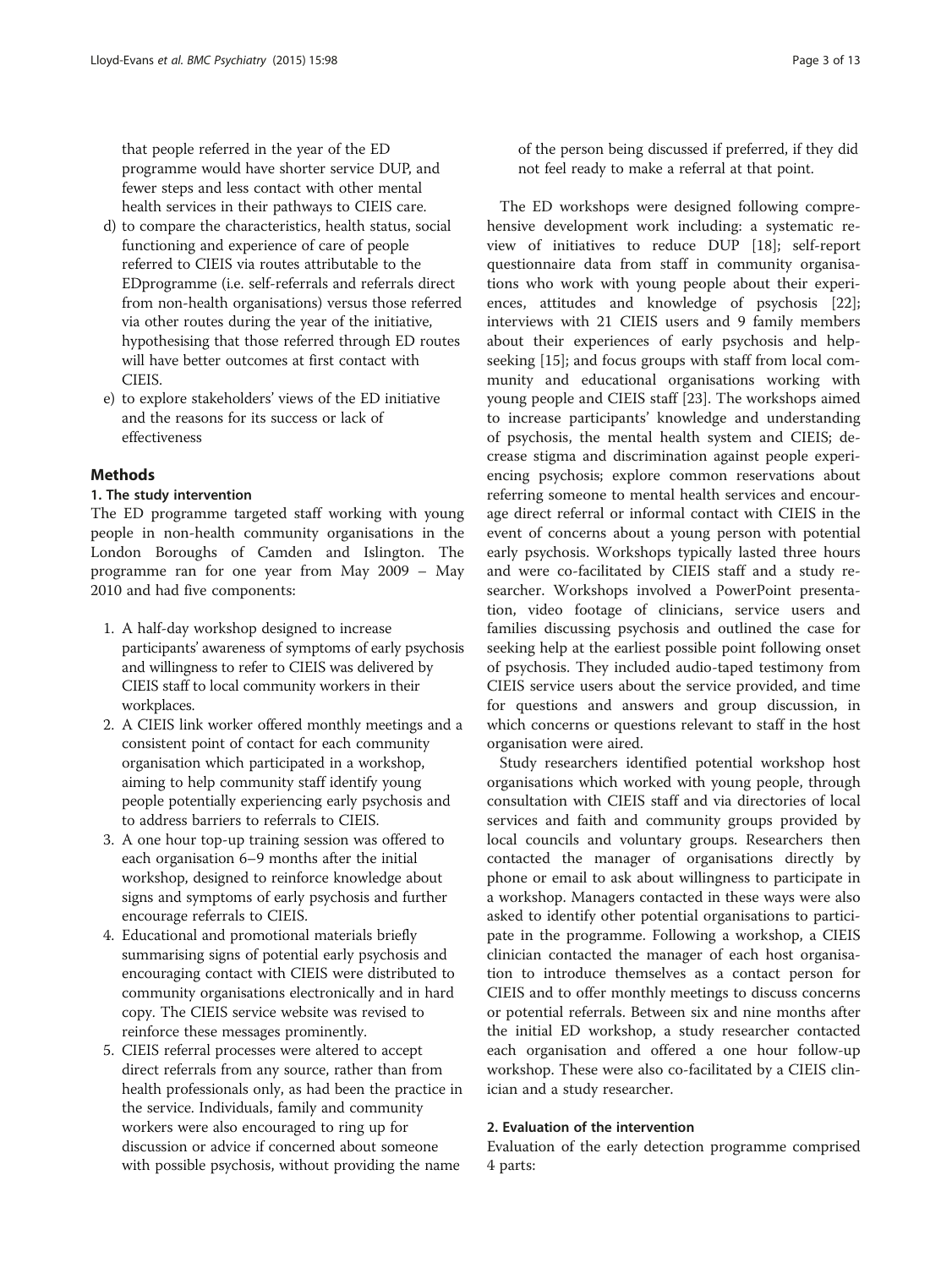- a) Questionnaires with workshop participants about knowledge and attitudes to psychosis and mental health services before and after the workshop
- b) A comparison of anonymised, routinely collected service data for service DUP and pathways to care for all new referrals accepted by CIEIS in the year of the early detection programme and the preceding year, to test the hypotheses that, in the year of the study intervention, mean service DUP was shorter and pathways to CIEIS were significantly different from the previous year (involving less contact with mental health services and criminal justice agencies).
- c) Comparison of the characteristics and experience of contact with mental health services of new referrals to CIEIS via non-health "early detection" routes (self-referrals or referrals from workers in nonhealth service community organisations) with those referred to CIEIS via health services in the year of the early detection programme, collected by a research interview with consenting participants
- d) Qualitative focus groups with stakeholder groups about their experience of the early detection initiative, which were conducted at the end of the year-long early detection programme.

The methods for each part of the evaluation are described below.

## i) Setting and sample

- a) ED workshops were offered to non-health service organisations with a role in supporting young adults, including identified youth and faith groups (including all identified churches, mosques and synagogues within the CIEIS catchment area), employment, education and housing organisations, Black and minority ethnic community groups, probation and social services, and the police. All staff who worked directly with adolescents/young adults were invited to attend.
- b) Routine service data were collected for all new service users accepted for treatment by CIEIS in the year of the early detection intervention (May 2009 – April 2010) and the preceding year. In a service development unconnected to the study, the catchment area for CIEIS expanded early in the study intervention year to include the whole of the London boroughs of Camden and Islington; previously, CIEIS had only served some sectors of each borough. Data for all referrals to CIEIS were collected notwithstanding this change.
- c) All new service users accepted for treatment by CIEIS in the year of the early detection programme who met the study inclusion criteria (assessed as

d) Focus groups with 6–10 participants were convened, one group with each of the following stakeholder groups: (a) front-line staff from the community organisations in the ED intervention; (b) managers in these organisations; (c) CIEIS staff; (d) CIEIS service users; and (e) their families. Service user and family member participants were purposively sampled to include a range of ages, ethnic groups and referral routes, whilst community organisation staff represented a range of types of organisation and levels of seniority.

## ii) Measures

- a) Workshop Questionnaires for use before and after the ED workshops were adapted from questionnaires about stigma relating to psychosis developed by Angermeyer and Matschinger [[24-26\]](#page-11-0) and a UK survey of knowledge about psychosis among staff in educational services [[22](#page-11-0)]. These assessed: i) Knowledge about psychosis: participants rated whether 17 statements (which included common symptoms and red herrings) suggested possible psychosis or not, creating a total score ranging from 0–17; ii) Attitude to psychosis: participants rated level of agreement with eight stigmatising statements about people with psychosis on a five point Likert scale, creating a total score from 8–40; iii) Attitude to mental health services: participants rated agreement with 12 positive and (reverse scored) negative statements about mental health services for people with psychosis on a five point Likert scale, creating a total score from 12–60; iv) Expected outcome for someone following a first episode of psychosis: participants were asked to choose the most likely from five possible outcomes (ranging from total remission to ongoing deterioration of health) for someone following a first episode of psychosis – first with no treatment; and then with EIS treatment; v) Willingness to refer to an Early Intervention Service: participants selected their preferred initial referral destination for someone potentially experiencing a first episode of psychosis from 13 sources, including an Early Intervention Service.
- b) Routine data were originally collected by CIEIS staff using Midata: a system for collecting standard outcomes data, used by EIS teams across London [[27](#page-11-0)]. Anonymised data were retrieved for all new service users accepted for treatment by CIEIS in the year of the study intervention and the preceding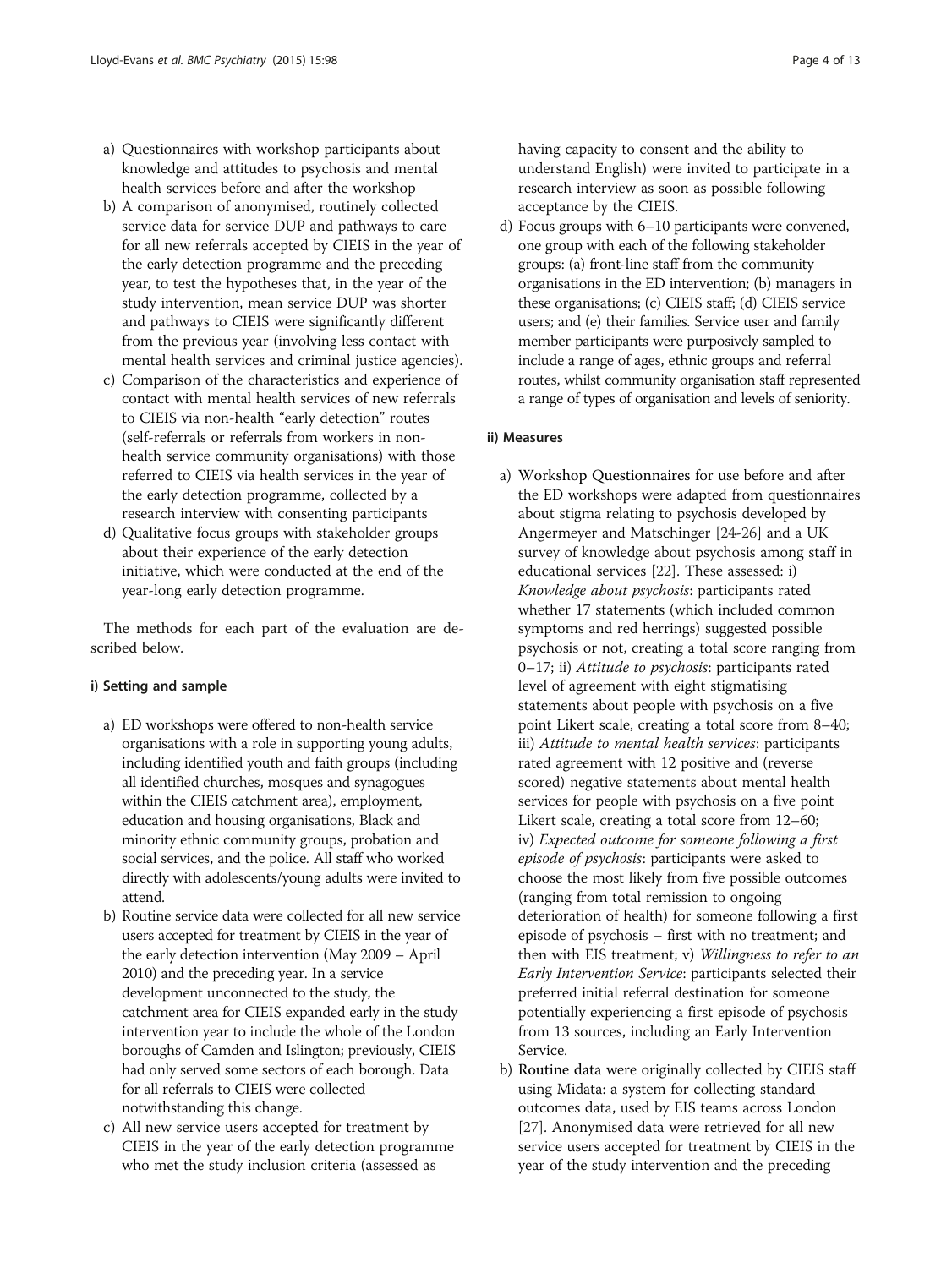year regarding: demographic characteristics, service DUP; and pathways to CIEIS care. DUP data were collected using the Nottingham Onset Schedule [\[28](#page-11-0)]: rather than the more usual definition of DUP (time from first psychotic symptom to start of adherence to antipsychotic medication), a measure of "service DUP" more directly relevant to the aims of the ED Programme was used, i.e. the duration from first psychotic symptom to first contact with CIEIS. Pathways to care data were collected using the measure developed for MiData [[27](#page-11-0)]. The number of steps in the referral pathway was recorded. Pathways to CIEIS were categorised as: i) no contact with other mental health services; ii) contact with community mental health services but no acute services (inpatient hospital wards or crisis home treatment teams); or iii) crisis or coercive route - contact with acute mental health services or the police or courts.

- c) A research interview with consenting service users accepted for treatment by CIEIS during the year of the ED programme assessed: demographic characteristics, education and employment status at time of referral to CIEIS, satisfaction with mental health services [\[29](#page-11-0)], perception of coercion [\[30](#page-11-0)], positive symptoms of psychosis [[31](#page-12-0)], self-harm and violence (using items from the Brief Psychiatric Rating Scale [\[32](#page-12-0)], hope and anticipated stigma, social network size [\[33\]](#page-12-0), and pre-morbid adjustment [\[34](#page-12-0)]. A diagnosis for each participant was then generated by researchers using the OPCRIT programme [[35\]](#page-12-0). DUP [[28\]](#page-11-0) and pathways to care [\[27\]](#page-11-0) were also assessed in the research interview (separate to the routine data on DUP and care pathways used in the pre-post evaluation of the ED programme). Full details of measures used in this interview are provided in the data supplement accompanying this paper (Additional file [1:](#page-10-0) Appendix 1).
- d) Focus groups were conducted by two researchers. Preliminary outcomes from the ED Programme were summarised for participants, then a semi-structured group interview was conducted using topic guides which covered: the usefulness of the ED programme; ways it could have been improved; and its impact on both the referring service and CIEIS.

## iii) Procedures

The study had ethical approval from the London North West Research Ethics Committee (ref 08/HO722/110). Staff participants in ED workshop questionnaires, service users participating in a research interview, and all focus group participants gave written informed consent to take part in the study. The comparison of service users' characteristics in the year of the ED programme and the

preceding year was approved by the London North West Research Ethics Committee as a service evaluation: routinely collected data were retrieved in anonymised form for all service users without their individual consent. Routine data regarding DUP and pathways to care were initially recorded for each service user by their CIEIS key worker. In line with guidance for using the Nottingham Onset Schedule [[28\]](#page-11-0), clinicians' identified the date of service users' first psychotic symptom through multiple sources including interview with the service user, and wherever possible, consultation with involved family and reports from other health professionals. Clinicians were supported in identifying and recording DUP data in the intervention year and the preceding year by a research worker based in the service, attached to the MIData project [\[27\]](#page-11-0). All quantitative data were entered into SPSS for Windows software for data analysis. Qualitative focus groups were audio-recorded, transcribed and entered into QSR Nvivo7 software for data analysis.

## iv) Analysis

Data from all workshop participants who completed pre and post-workshop questionnaires were compared as paired samples. The characteristics, service DUP and pathways to care of CIEIS service users in the year of the ED programme and the preceding year were compared using bivariate tests. Bivariate comparisons of service users referred via an "early detection" (non-health service) route and via other routes were planned. Focus groups were analysed using thematic analysis [\[36\]](#page-12-0) using a collaborative coding process where an initial coding frame developed by AS was refined following iterative rounds of discussion with the study tem (NM, SJ, BLE) and further coding, allowing the inclusion of inductive, data-driven themes [[37](#page-12-0)].

#### Results

## Implementation of the intervention

Forty-one ED workshops were delivered, hosted by 36 different community organisations. A total of 367 staff attended: their characteristics are reported in Table [1](#page-5-0). Workshops were attended by a range of 1 to 23 participants (mean = 9 participants). Participants worked most commonly in housing services (29%), Children and Families Social Services or Probation Services (24%) or youth organisations (20%). There were also participants from cultural organisations, employment support services, faith groups, the police and counselling services. There were more women (62%) than men, and the majority of participants were aged 25–44 (65%). Around half of the participants were from a white British, Irish or other background (53%), with over 40% from a minority ethnic or mixed ethnic group. Additionally, two briefer, one-hour workshops were delivered at two sites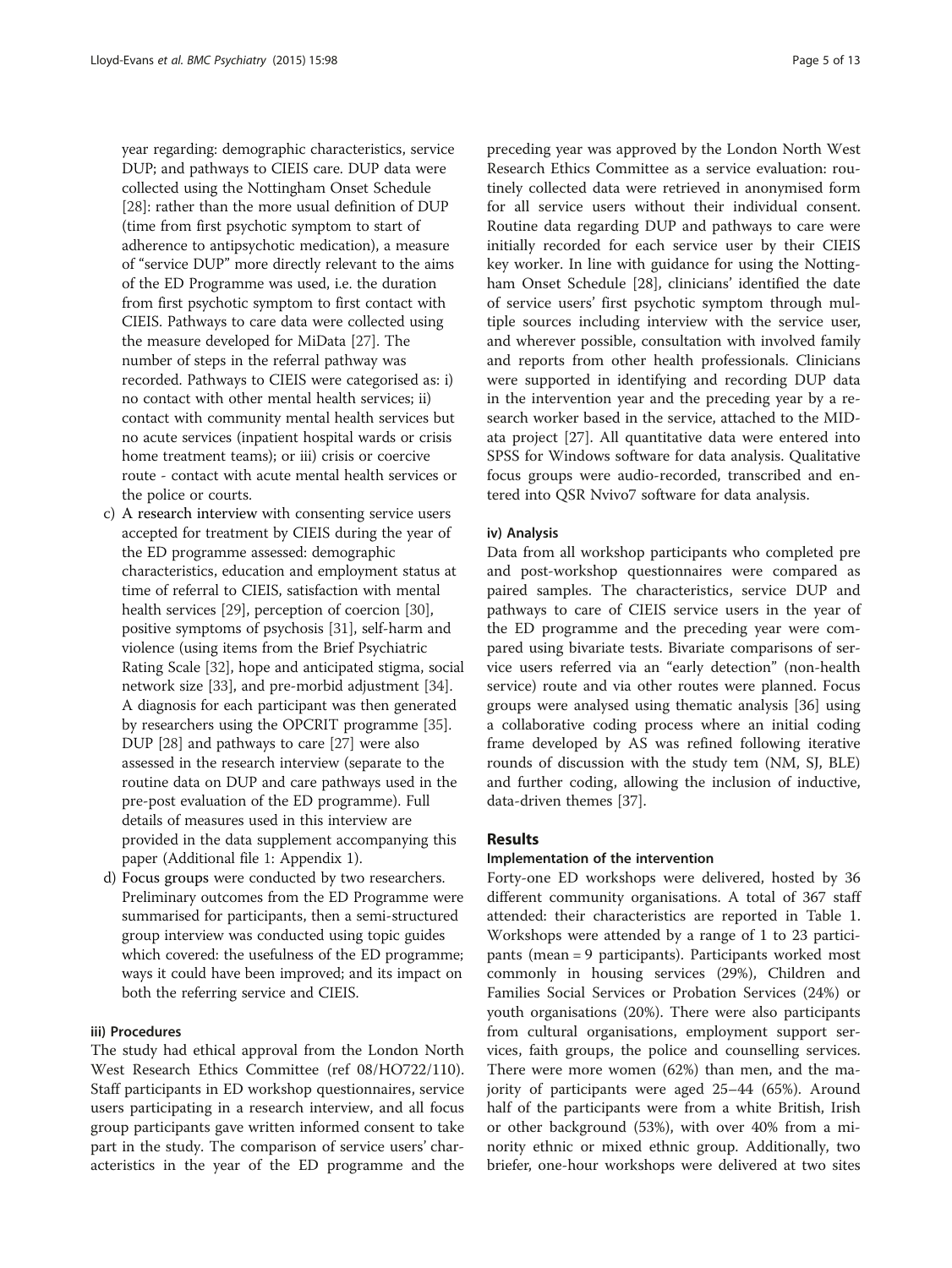<span id="page-5-0"></span>Table 1 Characteristics of ed workshop participants

| Characteristic       |                                           | n (%)     |
|----------------------|-------------------------------------------|-----------|
| Type of organisation | Housing services                          | 106 (29%) |
|                      | Social services or probation              | 87 (24%)  |
|                      | Youth services                            | 73 (20%)  |
|                      | NHS mental health workers                 | 30 (8%)   |
|                      | Cultural groups/BME organisations         | 26 (7%)   |
|                      | Police                                    | 16 (4%)   |
|                      | Counsellors                               | 15 (4%)   |
|                      | Further education colleges                | 7(2%)     |
|                      | Employment agencies                       | 4(2%)     |
|                      | Faith groups                              | 3(1%)     |
|                      | Total                                     | 367       |
| Gender               | Female                                    | 228 (62%) |
|                      | Male                                      | 132 (36%) |
|                      | Missing                                   | 7(2%)     |
| Age group            | $16 - 24$                                 | 25 (7%)   |
|                      | $25 - 34$                                 | 136 (37%) |
|                      | 35-44                                     | 104 (28%) |
|                      | 45-54                                     | 63 (17%)  |
|                      | $54+$                                     | 20 (5%)   |
|                      | Missing                                   | 19 (5%)   |
| Ethnicity            | White British                             | 136 (37%) |
|                      | White Irish                               | 23 (6%)   |
|                      | White other                               | 36 (10%)  |
|                      | <b>Black Caribbean</b>                    | 50 (14%)  |
|                      | <b>Black African</b>                      | 36 (10%)  |
|                      | Black other                               | 5 (1%)    |
|                      | Asian<br>(Indian, Pakistani, Bangladeshi) | 24 (7%)   |
|                      | Chinese                                   | 9(3%)     |
|                      | Mixed heritage                            | 9(3%)     |
|                      | Other                                     | 20 (5%)   |
|                      | Missing                                   | 19 (5%)   |

of a local further education college. These two workshops were attended by about 150 education staff, but no questionnaire data were collected due to time pressures.

All participating organisations were offered a CIEIS link worker and one-hour follow-up training. Nineteen follow-up workshops were delivered, involving staff from 22 community organisations. A total of 178 staff attended the follow-up training: 127 (71%) of participants at follow-up training came from housing services, social services or probation services, or youth groups. Only 46 (26%) of staff who attended the follow-up workshops had attended the initial workshops. Sixteen organisations (44% of the 36 involved in initial workshops) were visited by a CIEIS link worker during the course of the year. The remaining 20 services declined further visits from a CIEIS worker, most commonly citing time pressures and reluctance to prioritise further staff time to discussion of supporting people with potential psychosis.

Leaflets with contact details for CIEIS and information about common signs of early psychosis were distributed at workshops and to GP surgeries locally. Referral processes to CIEIS were changed at the beginning of the ED Programme to allow direct referral to CIEIS from any source, (including self-referral or referral on behalf of another, in writing, or by phone or email or in person, with no referral forms or paperwork preconditions). These more direct referral routes were maintained throughout the year of the programme and advertised prominently on the service website.

#### Evaluation of the ED workshops

Of the 367 staff who attended the workshops, 316 (86%) completed pre and post-workshop questionnaires. The workshops were positively appraised: over 97% of staff agreed with statements that the workshops provided useful information about recognising psychosis, that they would recommend contacting CIEIS to a young person with whom they worked and were concerned could be developing psychosis, and that they would ring CIEIS for a confidential discussion and consider referring a young person they supported. The workshops appeared to reach a relevant group of participants: 167 participants (59.4% of those who answered this question) believed they had worked with a young person experiencing psychosis within the last year.

Comparison of paired pre and post-workshop questionnaires found that participants reported modest but significant positive changes to their knowledge about psychosis (mean score rose from 11 to 13  $p < 0.001$ , in a measure with a total range of  $0-17$ ), stigmatising attitudes to people with psychosis (mean score fell from 20.2 to 18.7  $p < 0.001$ , in a measure with a total range of 8–40) and attitudes to mental health services (mean score rose from  $43.6$  to  $47.5$  p < 0.001, in a measure with a total range of 12–60). The number of people prioritising an EIS service as their first referral destination for someone possibly experiencing early psychosis rose significantly from 37% to  $68\%$  ( $p < 0.001$ ). Additional file [1](#page-10-0): Table S1 in the data supplement provides full results. Participants' expected outcome for someone with psychosis receiving no treatment did not change pre and postworkshop, but significantly more people expected recovery for someone receiving EIS care post workshop - 84% compared to 68% pre-workshop - (see Additional file [1](#page-10-0): Table S2 in the data supplement).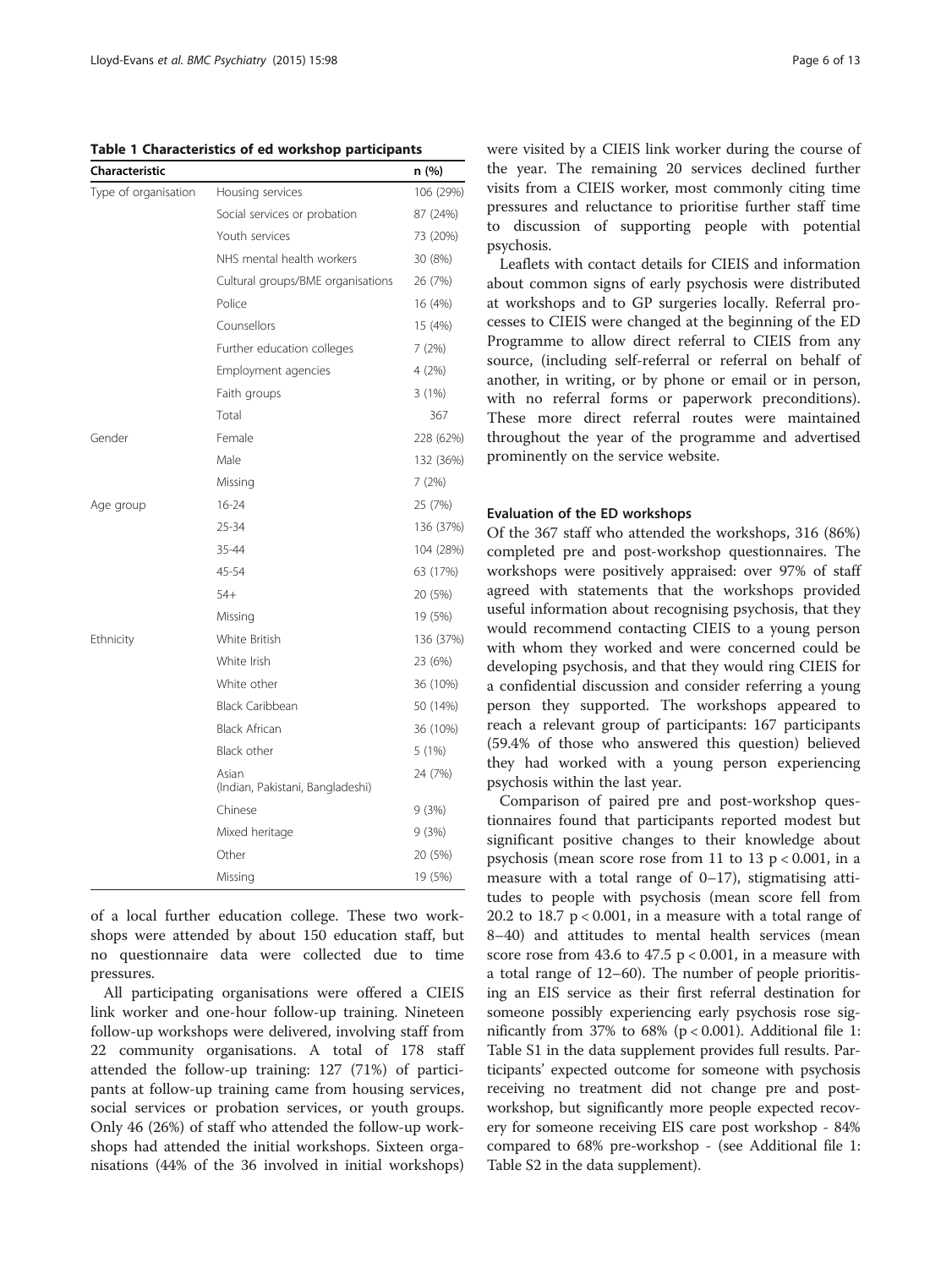## Comparison of new CIEIS service users in the year or the ED programme and the preceding year

In the year preceding the ED programme, 70 new referrals of people experiencing a first episode of psychosis were accepted for treatment by CIEIS. In the year of the ED programme, 110 new referrals were accepted by CIEIS for treatment. However, these figures are not directly comparable, due to the expansion of the CIEIS catchment area during the year of the ED programme. Six of the 110 new referrals (5%) accepted for CIEIS during the year of the intervention may have been attributable to the ED programme. Two came from statutory social services (a Children and Families team and a Youth Offending team); one came from a tutor at a further education college; one from a worker at a local youth group; one from a voluntary sector housing organisation; and one referral came directly from the family of a young person with psychosis, who had seen the contact details on the CIEIS website. These six referrals assessed as people experiencing a first episode of psychosis and

therefore eligible for CIEIS treatment constituted 18% of 33 referrals in total to CIEIS from non-health service sources during the study intervention year. This compares with 104 out of 206 referrals (50%) from health services which were accepted by CIEIS for treatment.

Table 2 presents the characteristics and routes to care of service users accepted by CIEIS for treatment in the intervention year and the preceding year. There were no significant differences between the two groups in demographic characteristics or in mean or median service DUP. New CIEIS clients in the year of the ED programme had significantly more steps in their pathway to care, and there were significant differences between the two groups in referral sources, with 17% of new referrals in the ED programme year reaching CIEIS via no contact with other mental health services, compared to 3% in the preceding year. Thirteen of 19 service users who reached CIEIS with no other mental health service contact in the intervention year did so via GP referral rather than via non-health organisations. The proportion of service users reaching CIEIS via crisis or

Table 2 Comparison of new referrals to CIEIS in the ED programme year and the previous year

| Comparison                                                  |                                                                                  | Previous year | ED programme year | <b>Statistical test</b>            |  |
|-------------------------------------------------------------|----------------------------------------------------------------------------------|---------------|-------------------|------------------------------------|--|
| Number of new referrals accepted for CIEIS treatment        |                                                                                  | 70            | 110               | Not applicable                     |  |
| Proportion of new referrals to CIEIS accepted for treatment |                                                                                  | 70/123        | 110/239           | $Chi^2 = 3.85$                     |  |
|                                                             |                                                                                  | (57%)         | (46%)             | $p = 0.050$                        |  |
| Gender (% male)                                             |                                                                                  | 50 (71%)      | 74 (67%)          | $Chi^2 = 0.345$                    |  |
| $(n = 180)$                                                 |                                                                                  |               |                   | $p = 0.557$                        |  |
| Age (mean age in years (sd))                                |                                                                                  | 24.4(5.9)     | 24.3(6.5)         | $t = 0.143$                        |  |
| $(n = 180)$                                                 |                                                                                  |               |                   | $(df = 157.7)$                     |  |
|                                                             |                                                                                  |               |                   | $p = 0.886$                        |  |
| Ethnicity                                                   | White British                                                                    | 22 (31%)      | 41 (37%)          | $Chi^2 = 4.05$                     |  |
|                                                             | White Other                                                                      | 8 (11%)       | 19 (17%)          | $(df = 5)$                         |  |
|                                                             | Black ethnic groups                                                              | 23 (33%)      | 29 (26%)          | $p = 0.54$                         |  |
|                                                             | Asian ethnic groups                                                              | 10 (14%)      | 14 (13%)          |                                    |  |
|                                                             | Mixed and other ethnic groups                                                    | 2(3%)         | 4(4%)             |                                    |  |
|                                                             | Missing                                                                          | 5(7%)         | 3(3%)             |                                    |  |
| Mean Service DUP - days (sd)                                |                                                                                  | 295 (468)     | 396 (743)         | Mann Whitney U test                |  |
|                                                             |                                                                                  | $n = 66$      | $n = 104$         | $p = 0.715$                        |  |
| Median Service DUP - days                                   |                                                                                  | 133.5         | 116.5             | Independent<br>samples median test |  |
|                                                             |                                                                                  | $n = 66$      | $n = 104$         | $p = 0.875$                        |  |
| Number of steps in CIEIS pathway to care (mean (sd))        |                                                                                  | 2.06(0.56)    | 2.45(1.08)        | $t = -3.83$ (df = 169)             |  |
|                                                             |                                                                                  | $n = 70$      | $n = 108$         | $[CI -0.64, -0.15]$                |  |
|                                                             |                                                                                  |               |                   | $p = 0.002$                        |  |
| Pathway to CIEIS                                            | No mental health service contact                                                 | 2(3%)         | 19 (17%)          | $Chi^2 = 11.57$                    |  |
|                                                             | Mental health pathway: non-acute                                                 | 24 (34%)      | 21 (19%)          | $p = 0.003$                        |  |
|                                                             | Mental health acute pathway<br>(acute mental health services or police involved) | 44 (63%)      | 70 (64%)          |                                    |  |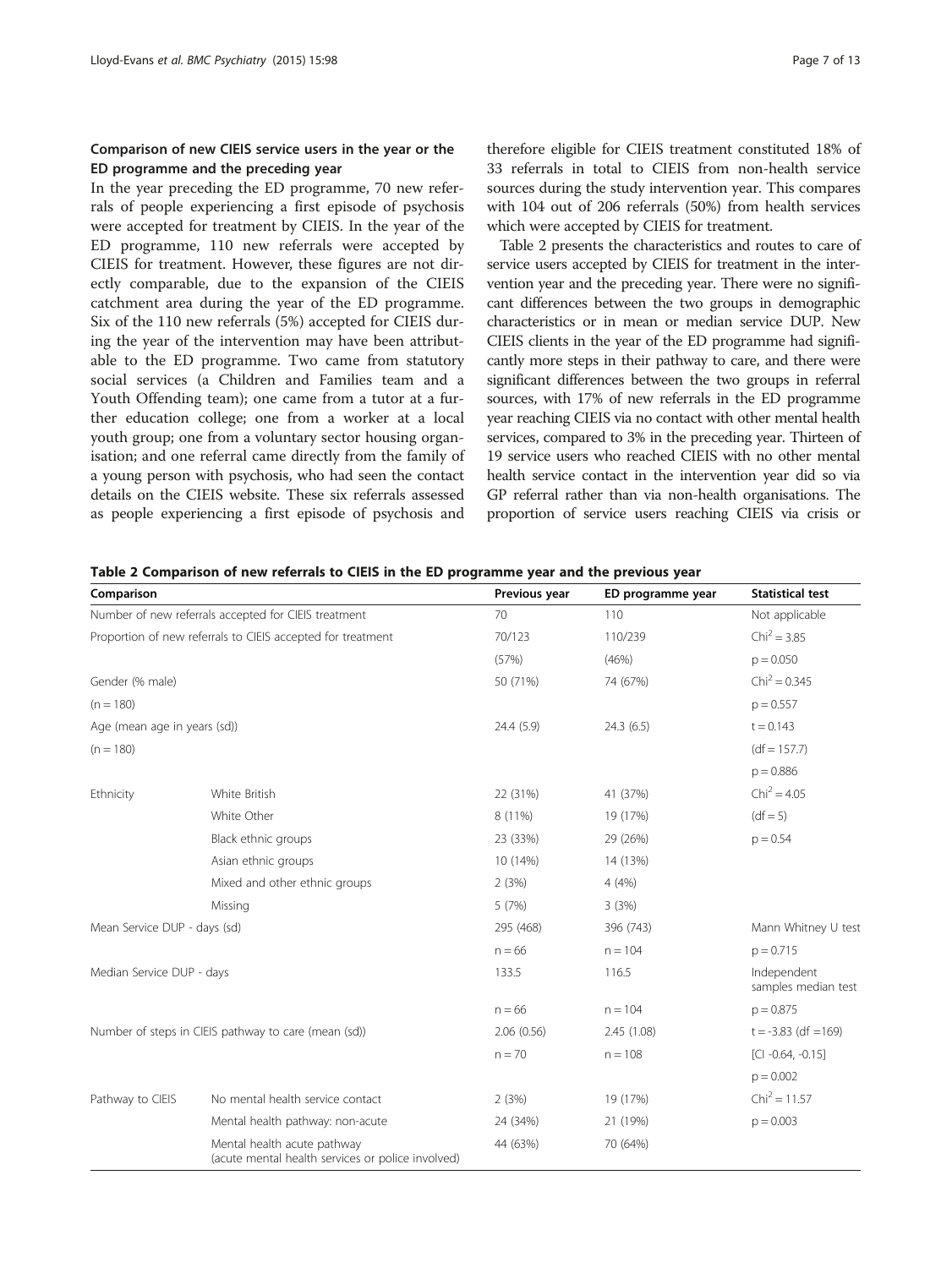coercive pathways was almost unchanged in the year of the ED programme (64% versus 63% the previous year).

## Pathways to EIS in the year of the intervention

Interviews were completed with 63 consenting participants out of the 110 service users accepted for treatment during the year of the ED programme, but these 63 included only two of the six people who accessed the service via early detection routes. Comparisons of the characteristics of early detection service users versus others were therefore not possible. Descriptive data are provided in Additional file [1](#page-10-0): Table S3 in the data supplement.

## Stakeholder's views of the ED intervention

Five focus groups, one with each stakeholder group, were conducted, involving a total of 34 participants (CIEIS service users  $n = 7$ ; CIEIS carers  $n = 5$ ; community organisation managers  $n = 8$ ; community organisation staff  $n = 7$ ; CIEIS staff  $n = 7$ ). Focus groups were held in the final two months of the year of the ED programme. Themes derived from analysis of these groups are organised around three main research questions: what was valued in the ED programme; what were the impediments to its success; and what else can we try? Additional quotations from participant interviews illustrating these themes are provided in Additional file [1](#page-10-0): Appendix 2 in the data supplement.

## i) What was valued about the ED initiative?

Early detection was seen as important by all participant groups. Community staff and managers described positive contacts with CIEIS such as speed and ease of access and referrals. Participants from these two groups described a number of benefits from participating in the workshops including feeling reassured that the service exists; gaining the understanding, tools and confidence to recognise psychosis; being able to seek advice before a crisis is reached; finding the correct support for people who need it; and developing a language to talk about psychosis.

"And I think they've found it very reassuring that they can actually get in touch and have that informal discussion first of all to sort of then see if the referral is then needed". Community staff

"I think in terms of broadening our understanding it was a fantastic opportunity". Community staff

## ii) What were the impediments to the success of the ED initiative?

#### Confusion about the CIEIS and referral processes

A few participants from the community staff group described unhelpful contacts and communication with CIEIS prior to the intervention period. Some confusion surrounding the role and remit of CIEIS and its boundaries with other services remained during the ED programme.

"Where does CAMHS stop and begin and when does the early intervention service stop and begin, it's all very very hazy". Community staff

This confusion led one worker to conclude that an initial contact or 'reception' service for all youth mental health problems is needed.

## Community organisation factors

Community workers described not referring people to CIEIS for a number of reasons including not seeing anyone experiencing psychosis; only seeing people who are already in contact with mental health services; not knowing whether a referral is necessary and referring to a different organisation. High staff turnovers in community organisations mean that frequent refreshers are needed.

## Stigma and fear

Fear of the consequences of making a referral - such as intrusive or coercive responses from mental health services, labelling and the effects of stigma – prevented some people from seeking help, including carers, community organisation staff and church members.

"I was just terrified she'd get sectioned. I was going to do anything to make sure she didn't get sectioned". Carer

Indeed, stigma was discussed across all the groups as a major barrier to accessing support.

## Service user and family factors

The community staff, CIEIS staff and service user groups identified that people experiencing psychosis often become isolated and withdrawn and can feel unable to attend groups, meaning that they are not seen by community organisations. Furthermore, Carers and community staff suggested that service users can hide their difficulties for fear of rejection by friends and family, or may fail to recognise when they are struggling.

"As far as he's concerned, even now, there's nothing wrong with him. Everybody else, there's something wrong with everybody else. He's fine". Carer

In some circumstances, families may therefore be better placed than the individual themselves to recognise problems and seek help; however, families and friends also struggled to understand what was happening, often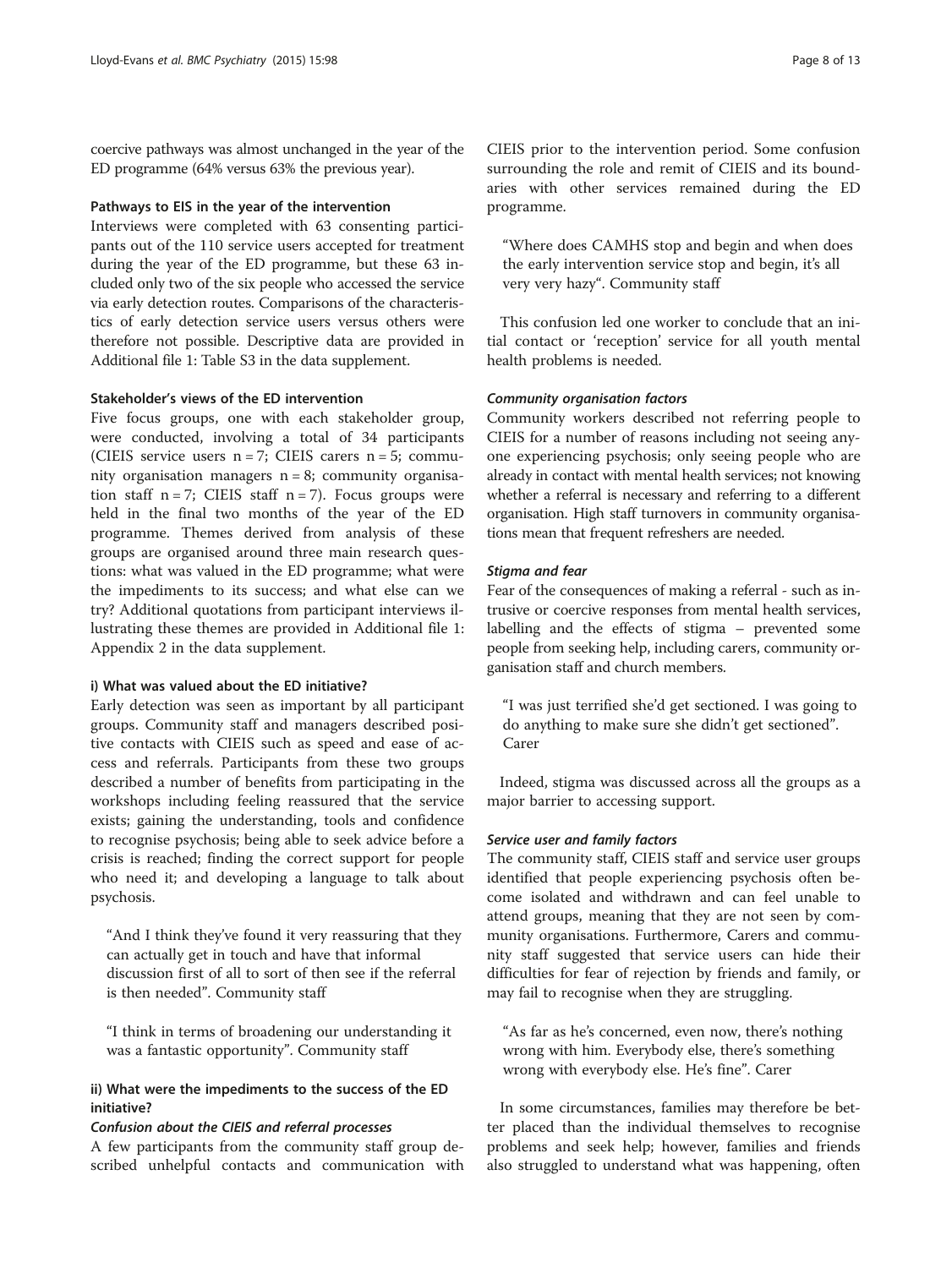assuming that the problem was simply stress and would pass.

"And most teens, most kids, most youngsters, anyway, they stay in their bedrooms and you wouldn't even think twice. I mean, I didn't think twice when he used to stay in his bedroom, and I didn't think anything of it. I just thought he's 20 years old". Carer

## EIS resistance

CIEIS staff expressed some resistance to their role in the early detection programme. In particular, staff feared being inundated with inappropriate referrals and voiced some reluctance to engaging in 'link-up' work with community organisations due to the time commitment needed and the fear this might deflect them from providing support to service users currently receiving a service from CIEIS.

"We need to make sure we're giving people when they get to the service the service they need before we start looking for more people for the service. I guess that's the thing, and if there's not the resources for that there's no point just endlessly looking for new people if the… if we haven't got the way of managing them all." CIEIS staff

## Workshop factors

Suggestions for improvements to workshops from community staff and managers included reducing the length, adding more case studies and increasing advertising. As people can forget CIEIS, additional reminders are needed beyond the follow up training sessions.

"There may be something about you all having some visibility within the structures as opposed to just coming once a year, and then disappearing off". Manager

## iii) What else can we try?

## Tackling barriers to accessing support

Given the stigma and isolation people experiencing psychosis may face, all groups felt that there is a need to break down barriers so that young people are encouraged to seek support. For example, the name 'Early Intervention Service' may be a barrier: community managers, staff and service users suggested some people mayprefer informal drops-ins:

"maybe you should even have like drop-ins where people can come, more or less see what they want, and kind of, you know, check their symptoms and talk a little bit about what they're going through". Service user

There widespread agreement among community service staff and managers, carers and service users that mental health education in schools would be helpful, and that public awareness campaigns about psychosis are needed. Campaigns should be national and long-term, and could include documentaries; true life and celebrity stories; soap storylines; multimedia advertisements; and social networking sites. Local strategies should include leaflets and items in local media. One service user felt that campaigns should be targeted at young people in order to change the attitudes of the next generations.

## Who to target

Suggestions from all groups for who to target in future early detection programmes included GPs (as the first port of call); families (as the people who often recognise that something is wrong and may be most highly motivated to seek help); young people; the general public; and the services that people might attend (such as hospital emergency departments and schools).

## Reaching people

Alongside public awareness campaigns, suggestions from community staff and managers, and CIEIS service user and carer focus groups for reaching people included websites targeted at young people, television advertisements aimed at worried parents and an outreach worker who would have a consistent presence in community groups. Throughout the groups there was discussion of the importance of using appropriate and non-medical language in reaching out to young people, with CIEIS having a role in supporting workers' communication styles.

"Just language as well, you know, talking, as I say, not necessarily always about mental health, but about emotional wellbeing … I think it's the mental health; it just puts young people on edge straightaway, and you've already got so many issues going on often. So I think there's something there about supporting workers in the language that they use". Manager

## **Discussion**

## Main findings

Although ongoing contact between community organisations and CIEIS link workers was less consistent than planned, the Early Detection programme in this study appears to have been otherwise well-implemented, and yet ineffective. Workshops with community organisations were well received and engaged large numbers of the target audience, i.e. community staff working with young people vulnerable to experiencing early psychosis. However, the intervention resulted in very few direct referrals to CIEIS of people with first onset psychosis and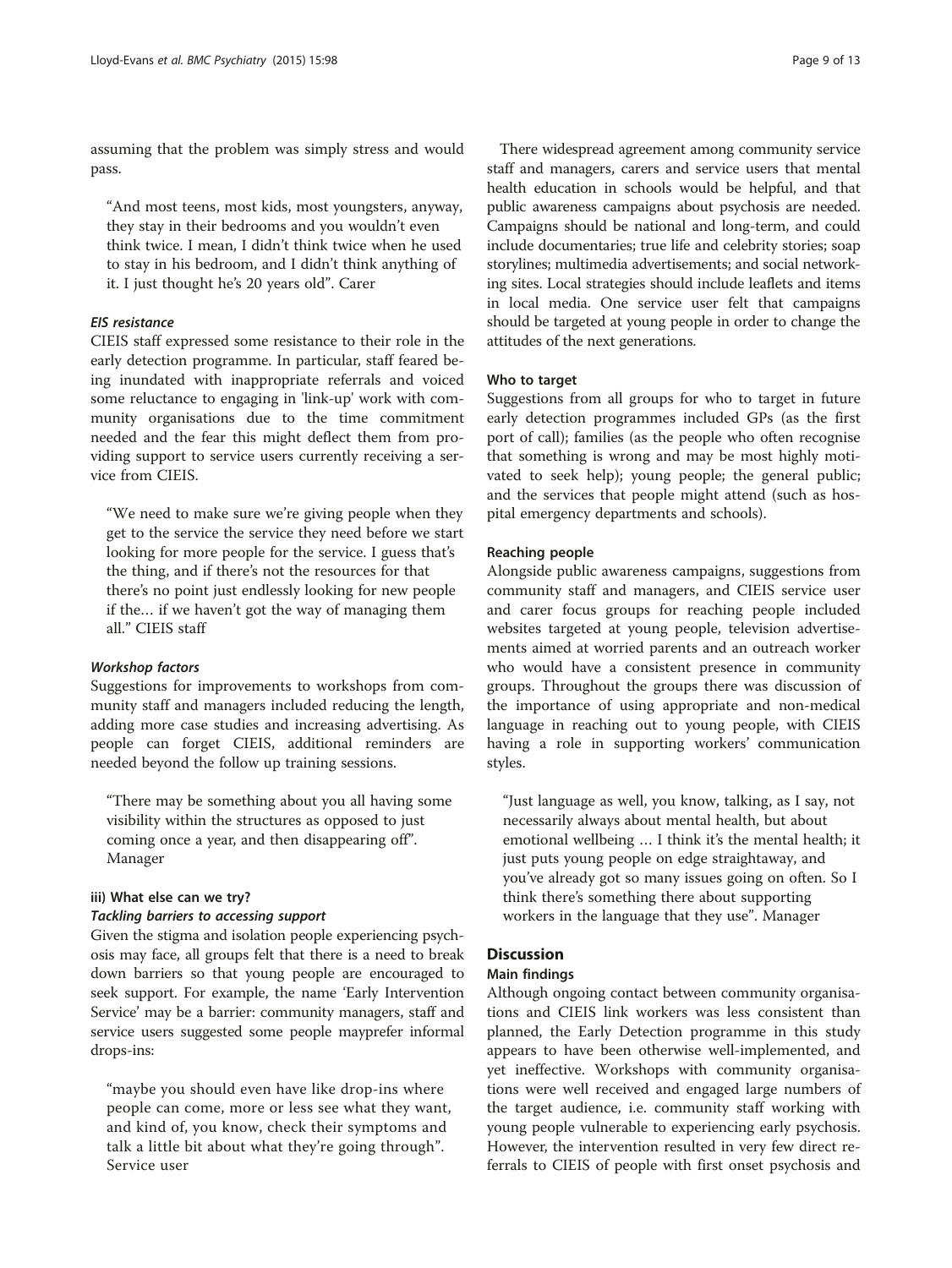made no significant difference to mean or median service duration of untreated psychosis compared to the previous year. During the intervention year, a higher proportion of new referrals reached CIEIS without involvement from other mental health services, but most of these came directly from GPs, who were not the target of the intervention. This finding cannot therefore be confidently attributed to the ED programme. The finding of an increase in steps in the pathway to care during the year of the ED programme is hard to explain: an unintended consequence of the study may have been improved routine recording of initial steps in pathways to care.

Several factors may have contributed to the failure of the intervention. Firstly, the gains in knowledge and changes in attitudes about psychosis and mental health services following the workshops, although significant, were modest, and may have been insufficient to change behaviour. Second, these gains in may not have been sustained throughout the year of the intervention: we were unable to measure participants' attitudes and knowledge beyond the end of the workshops. Fewer than half the services participating in the initial workshops were engaged actively by a CIEIS link worker during the following year (due to unwillingness to prioritise further time for this from community organisations, and possibly also to a lack of assertive engagement by busy CIEIS clinicians in the absence of a clear, positive initial response from the services they contacted.). Only just over half participated in a second follow-up workshop. Third, high staff turnover in community organisations during the intervention year may have reduced the effectiveness of the workshops: only 26% of those attending follow-up workshops were those who attended the initial sessions. Fourth, although the workshops succeeded in reaching large numbers of relevant community workers, some groups were not reached in large numbers, especially faith groups and some BME communities. Those least well engaged with, or with most reservations about contacting mental health services, are unlikely to have been influenced by this ED programme. Fifth, the qualitative part of this study reveals numerous barriers to community workers referring young people who may be experiencing psychosis to mental health services, which the content of the ED programme may have been unable to fully address. These include practical barriers, relating to ongoing uncertainty about when and where to refer, the limits of their work role, or infrequent contact with the young person concerned. Community workers also expressed concerns about damaging their working relationships with young people or stigmatising them through putting them in contact with mental health services. The medical and institutional language used by mental health services and to an extent retained in the ED

programme, may have failed to allay these concerns among community staff, some of whom expressed ecological and social, rather than medical-model understandings of psychosis.

#### Strengths and limitations

This study provides a naturalistic evaluation of a wellimplemented Early Detection Programme. It addresses an identified gap in current knowledge, regarding the effectiveness of initiatives targeting non-health community staff as a means to improve access to Early Intervention Services for people with first episode psychosis. The study has four main limitations however. First, it is a single site study. CIEIS serves two inner-London boroughs with high levels of deprivation and a young, transient and ethnically very diverse population. Community awareness work may be particularly challenging in these circumstances, and the findings of this study may not be generalizable to other settings. Secondly, it took place over a single year: any cumulative benefits of engagement and ongoing education over time with community organisations could not be identified from this study. Thirdly, the study's pre-post evaluation does not control for other changes in the local area or mental health service system which may influence access to services. The change in the CIEIS catchment area during the course of the study period provides one obvious potential confounding factor. Fourthly, due to ethical approval constraints and local considerations regarding demarcation of the roles of CIEIS and local Child and Adolescent Mental Health Services, the ED Programme only targeted organisations working with young adults rather than children under 16. So for example, further education colleges participated in workshops, but no schools were contacted. The intervention thus did not promote early detection of psychosis for children and by teachers, which may have limited its impact.

## Implications for policy and practice

One positive conclusion from this study is that providing direct access to an EIS service for the public and any referrer appears to be feasible and not to result in a large burden of inappropriate referrals. Previous studies have highlighted that substantial delays in accessing EIS services can occur following first contact with mental health services [\[9](#page-11-0)]. Direct pathways to EIS services are therefore desirable. This study offers some support for EIS services being configured as direct access services.

This study does not suggest however, that an outreach campaign targeting non-health community workers is an effective way to improve access to EIS services and reduce treatment delays. The low incidence of psychosis compared to common mental disorders and the likelihood of people disengaging from community organisations when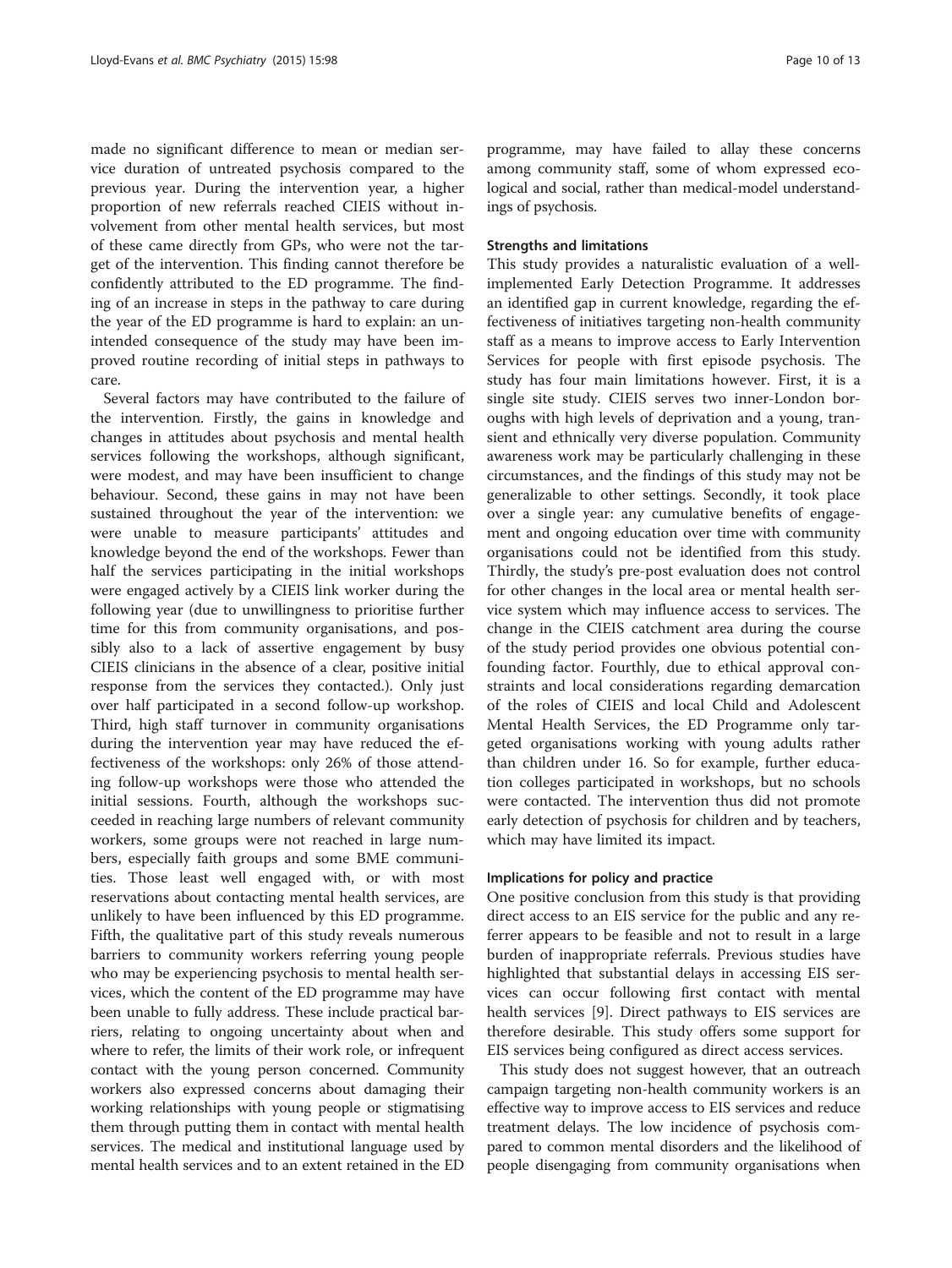<span id="page-10-0"></span>they become unwell both limit the capacity of community workers to identify and help people with early psychosis to access EIS teams. The high turnover of staff in community organisations demonstrated by the small proportion of original workshop attenders present at follow-up workshops may also limit the impact of the programme. Qualitative feedback from CIEIS staff and staff from other organisations, and the comparatively low take-up of link workers and follow-up training from community organisations, suggest that a more intensive early detection programme for community organisations may not be feasible for EIS teams to provide without additional resources. A more intensive programme might also not be accommodated by community organisations either, whose main focus is not about detecting psychosis or providing mental health support: a shorter programme was suggested by community organisation staff in the qualitative focus group. The negative results from this study complement previous negative findings for GP education campaigns [[17,19](#page-11-0)]. It is unclear how EIS services should undertake effective community awareness work and education: EIS managers might therefore justifiably not see this as a service priority, and it may not be an effective use of teams' limited resources.

The goals of improving pathways to EIS care and minimising treatment delay remain important, given the high numbers of service users reaching EIS services through coercive routes [[11,](#page-11-0)[38\]](#page-12-0), the distress and confusion associated with early psychosis [\[15](#page-11-0)] and the association between duration of untreated psychosis and poorer health outcomes [[1,2\]](#page-11-0). This study's negative findings support the conclusions of a previous literature review [[18](#page-11-0)] that large scale early detection initiatives, involving financial support and planning at a regional or national level, may be required to enhance early detection of psychosis.

## Implications for research

Qualitative findings from this study suggest staff in community organisations may remain reluctant to refer to mental health services, even when they do recognise a young person may be experiencing early psychosis. Staff in non-health community organisations – like their counterparts in health services –may also not sustain engagement with young people when they are first developing psychosis or be sufficiently clear about when someone may be experiencing psychosis to make a referral to EIS services. Initiatives which target young people themselves and their families, who may identify psychosis as a problem requiring health service intervention more promptly than the young person themselves in some instances [[15\]](#page-11-0), may therefore be required. These may promote initial help-seeking as well as service response, and may therefore be more promising than further programmes targeting supportive professionals, whether from health or non-health organisations. The growth of social media may provide new ways to provide effective and economical early detection campaigns. The distance afforded those who engage in this medium of contact may better manage stigma concerns and constraints. Further research about affordable and sustainable means to improve access to care for people experiencing a first episode psychosis of is needed. While the ED programme in our study derived from development work with stakeholders, future programmes more informed by theoretical models of how to effect behaviour change (e.g. the COM-B system proposed by Michie and colleagues [[39\]](#page-12-0)) also warrant evaluation.

The qualitative evaluation in this study indicated that the stigma associated with psychosis, and reservations about EIS services, remained barriers to help-seeking by community professionals even after the ED Programme, as they do for young people themselves and their families [[15](#page-11-0)]. In this context, further research is required about whether more broadly focused, and potentially more inviting, support services for young people; planned and publicised with input from young people who have experienced psychosis in order to avoid potentially off-putting aspects of services and the language used to describe them, can help identify people experiencing a first episode of psychosis promptly and influence DUP and pathways to care. The current evaluation of a youth mental health pathway and online youth mental health website in Birmingham UK [\[40\]](#page-12-0) provides an example of this.

## Conclusion

An early detection programme aimed at staff in non-health service community organisations was well-implemented but ineffective in reducing duration of untreated psychosis or improving pathways to care for people experiencing a first onset of psychosis. Despite recommendations that EIS services should seek to promote access to services through community engagement [[41,42\]](#page-12-0), it is unclear how they should do this effectively, and it may not be the best use of limited resources for EIS services. Further research into effective ways to enhance early detection and reduce duration of untreated psychosis is required.

## Additional file

[Additional file 1: Table S1.](http://www.biomedcentral.com/content/supplementary/s12888-015-0485-y-s1.docx) Participant questionnaires pre and post ED workshops: attitudes to psychosis and mental health services. **Table S2.** Participant questionnaires pre and post ED workshops: expected outcomes for someone with first episode psychosis. Table S3. Characteristics and experience of new EIS service users during ED Programme year – research interview data. Appendix 1. Measures used in research interviews with service users accepted for treatment by CIEIS. Appendix 2. Additional quotations from focus groups with stakeholders of the Early Detection Programme.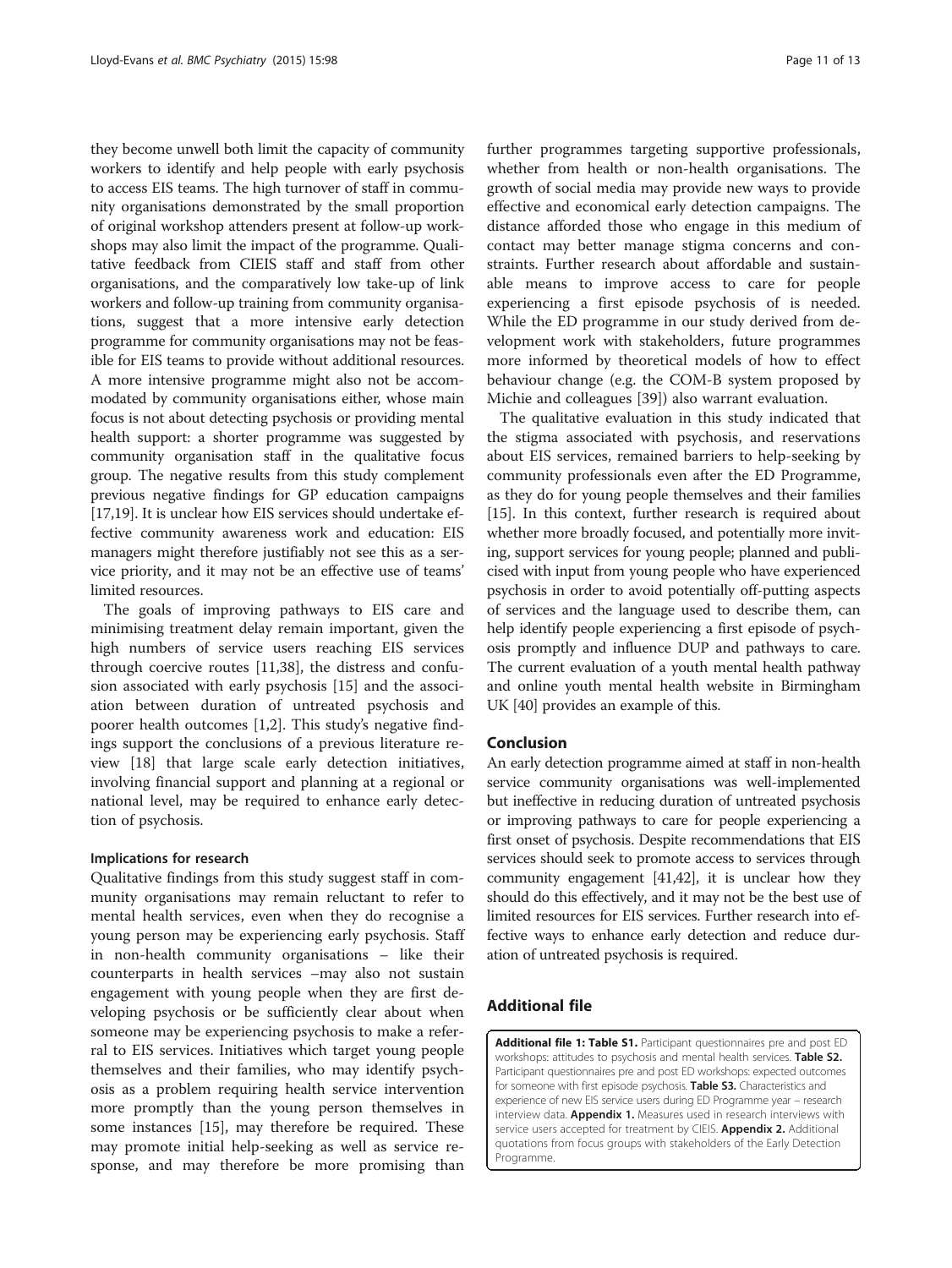#### <span id="page-11-0"></span>**Abbreviations**

CIEIS: Camden and islington early intervention programme; DUP: Duration of untreated psychosis; ED Programme: Early detection programme.

#### Competing interests

The authors declare that they have no competing interests.

#### Authors' contributions

BLE contributed to the design and delivery of the Early Detection Programme, quantitative and qualitative data collection and analysis, and led writing this paper. AS led on the analysis of qualitative data and contributed to writing this paper. MH contributed to designing the study, design and delivery of the Early Detection Programme, and writing this paper. NM contributed to designing the study, qualitative data analysis and writing this paper. SP contributed to designing the study, design and delivery of the Early Detection Programme and writing this paper. JL contributed to designing the study, design and delivery of the Early Detection Programme and writing this paper. HK contributed to designing the study, design and delivery of the Early Detection Programme and writing this paper. ST contributed to design and delivery of the Early Detection Programme, quantitative and qualitative data collection and writing this paper. JT contributed to delivery of the Early Detection Programme, quantitative and qualitative data collection, and writing this paper. JA contributed to quantitative data collection and analysis and writing this paper. SJ led the project, and contributed to designing the study, design and delivery of the Early Detection Programme, qualitative data analysis and writing this paper. All authors read and approved the final manuscript.

#### Acknowledgements

We are grateful to the staff and service users of the Early Intervention Service in Camden and Islington NHS Foundation Trust for their support and help with the study. The study was funded by the National Institute for Health Research through its Research for Patient Benefit programme (RfPB 07-06- 10230). The views expressed are those of the authors, and not necessarily those of the Department of Health, the NIHR or the NHS.

#### Author details

<sup>1</sup> Division of Psychiatry, University College London, Charles Bell House, 67-73 Riding House Street, W1W 7EJ London, United Kingdom. <sup>2</sup>Camden and Islington NHS Foundation Trust, Early Intervention Service, 4 Greenland Road, Camden, NW1 London, United Kingdom. <sup>3</sup>Department of Clinical, Education and Health Psychology, University College London, 1-19 Torrington Place, WC1E 7HB London, United Kingdom. <sup>4</sup>Camden and Islington NHS Foundation Trust, Psychological Therapies Services, St Pancras Hospital, 4St Pancras Way, NW1 OPE London, United Kingdom. <sup>5</sup>Department of Psychology, University of Bath, BA2 7AY, 2SouthBath, United Kingdom.

## Received: 25 November 2014 Accepted: 23 April 2015 Published online: 02 May 2015

#### References

- 1. Marshall M, Lewis S, Lockwood A, Drake R, Jones P, Croudace T. Association between duration of untreated psychosis and outcome in cohorts of first-episode patients. Arch Gen Psychiatry. 2005;62:975–83.
- 2. Perkins D, Gu H, Boteva K, Leiberman JA. Relationship between duration of untreated psychosis and outcome in first-episode schizophrenia: a critical review and meta-analysis. Am J of Psychiatry. 2005;162:1785–804.
- 3. Norman R, Malla A, Verdi M, Hassall L, Fazekas C. Understanding delay in treatment for first-episode psychosis. Psychol Med. 2006;34:255–66.
- 4. Department of Health. The NHS Plan: a plan for investment a plan for reform 2000 HMSO, London.
- 5. Bertolote J, McGorry P. Early intervention and recovery for young people with psychosis: consensus statement. Br J Psychiatry. 2005;187 suppl 48:116–19.
- 6. Birchwood M, Todd P, Jackson C. Early intervention in psychosis the critical period hypothesis. Br J Psychiatry. 1998;172 suppl 33:53–9.
- 7. Alvarez-Jiminez M, Gleeson J, Henry L. Road to recovery longitudinal relationship between symptomatic remission and psychosocial recovery in first episode psychosis over 7.5 years". Psychol Med. 2012;42:595–606.
- 8. McGorry P, Edwards J, Mihalopoulos C, Harrigan S, Jackson H. EPPIC: an evolving system of early detection and optimal management. Schizophr Bull. 1996;22:305–26.
- 9. Birchwood,M. Connor,C. Lester,H. Patterson,P. Freemantle,M. Marshall,M. Reducing duration of untreated psychosis: care pathways to early intervention in psychosis services. British Journal of Psychiatry. 2013 doi:10.1192/bjp.bp.112.125500.
- 10. Marshall M, Husain N, Bork N, Chaudhry I, Lester H, Everard L, et al. Impact of early intervention services on duration of untreated psychosis: data from the National Eden prospective cohort study. Schizophr Res. 2014;159(1):1–6.
- 11. Ghali S, Fisher H, Joyce J, Major B, Hobbs L, Soni S, et al. Ethnic variations in pathways into early intervention services for psychosis. Br J Psychiatry. 2013;202(4):277–83.
- 12. Hines-Martin V, Malone M, Kim S, Brown-Piper A. Barriers to mental health care access in an African-American population. Issues Ment Health Nurs. 2003;24:237–56.
- 13. Corrigan P. How stigma interferes with mental health care. Am Psychol. 2004;59:614–25.
- 14. McGlashan T, Joa I, Larsen TK, Friss S, Haahr U, Melle I. Education informational campaigns are critical to reducing duration of untreated psychosis. Schizophr Bull. 2007;33:486.
- 15. Tanskanen S, Morant N, Hinton M, Lloyd-Evans B, Crosby M, Killaspy H, et al. Service user and carer experiences of seeking help for a first episode of psychosis: a UK qualitative study. BMC Psychiatry. 2011;11:157.
- 16. Malla A, Bechard-Evans L, Joober R, King S, Abadi S. Understanding the complexities of delay in treatment of psychosis and relevance for early detection interventions. Psychol Med. 2006;34:255–66.
- 17. Power P, Iacoponi E, Reynolds N, Fisher H, Russell M, Garety PA, et al. The Lambeth early onset crisis assessment team study: general practitioner education and access to an early detection team in first-episode psychosis. Br J Psychiatry. 2007;191 suppl 51:s133–9.
- 18. Lloyd-Evans B, Crosby M, Stockton S, Pilling S, Hobbs L, Hinton M, et al. Initiatives to shorten duration of untreated psychosis: systematic review. BJP. 2011;198:256–63.
- 19. Lester H, Birchwood M, Freemantle N, Michail M, Tait L. Redirect; cluster randomised controlled trial of GP training in first episode psychosis. Br J Gen Pract. 2009;59(563):183–90.
- 20. Bechard-Evans L, Schmitz N, Abadi S, Joober R, Kings S, Malla A. Determinants of help-seeking and system related components of delay in the treatment of first-episode psychosis. Schizophr Res. 2007;96:206–14.
- 21. Morgan C, Abdul-Al R, Lappin JM, Jones P, Fearon P, Leese M, et al. Clinical and social determinants of duration of untreated psychosis in the ÆSOP first-episode psychosis study. Br J Psychiatry. 2006;189:446–52.
- 22. Dougherty R, McLoughlin K, Johnson S, Pilling S, Hinton M, Collins A, et al. The keys study: a survey of the knowledge about psychosis and views about services of community and educational staff. Schizophr Res. 2006;86((Supp):S122.
- 23. National Institute for Health Research. CRN research portfolio Early Detection of Psychosis via Community and Educational Organisations: A Feasibility Study; 2010 Web resource [http://public.ukcrn.org.uk/Search/](http://public.ukcrn.org.uk/Search/StudyDetail.aspx?StudyID=6294) [StudyDetail.aspx?StudyID=6294](http://public.ukcrn.org.uk/Search/StudyDetail.aspx?StudyID=6294).
- 24. Angermeyer M, Matschinger H. Lay beliefs about schizophrenic disorder: the results of a population survey in. Germany Acta Psychiatrica Scandinavica. 1994;89 suppl 382:39–45.
- 25. Angermeyer M, Matschinger H. Public attitudes towards psychiatric treatment. Acta Psychiatr Scand. 1996;94:326–36.
- 26. Angermeyer M, Matschinger H. Lay beleifs about mental disorders: a comparison between the Western and Eastern parts of Germany. Social Psychiatry and Psychiatric Epideniology. 2001;34:275–81.
- 27. Fisher H, Theodore K, Power P, Chisholm B, Fuller J, Marlowe K, et al. Routine evaluation in first-episode psychosis services: feasibility and results from the MiData project. Soc Psychiatry Psychiatr Epidemiol. 2008;43:960–7.
- 28. Singh S, Fisher H, Banjo J, Corfe S, Cooper J. Psychometric properties of the Nottingham onset schedule. Schizophr Res. 2004;70(1):138–9.
- 29. Atkisson C, Zwick R. The client satisfaction questionnaire: psychometric properties and correlations with service utilisation and psychotherapy outcome. Eval Programme Plann. 1982;5:233–7.
- 30. Gardner W, Hoge S, Bennett N, Roth L, Lidz C, Monahan J, et al. Two scales for measuring patients' performance perceptions of coercion during hospital admission. Behav Sci Law. 1993;20:307–21.